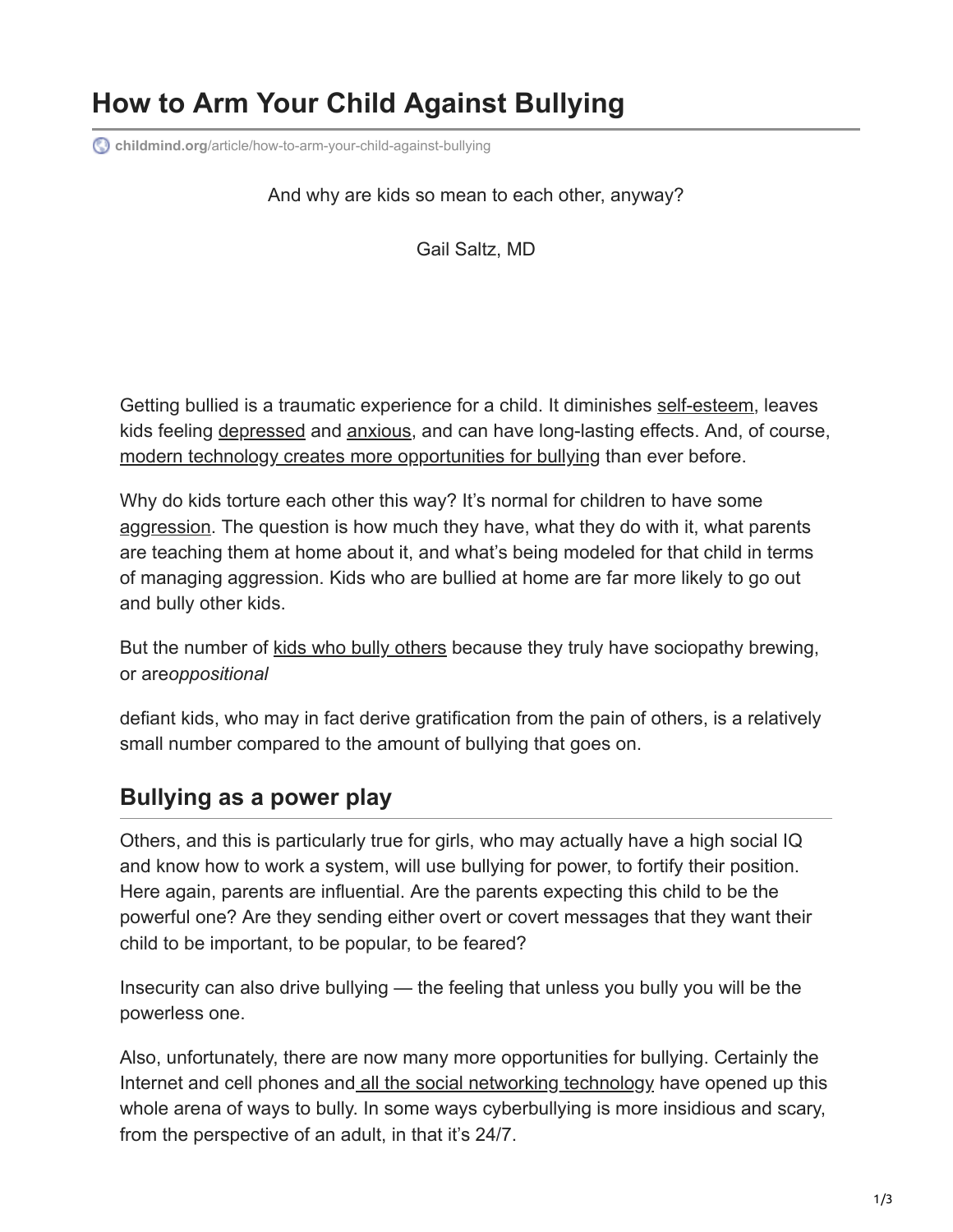A child who's being bullied at school at least comes home at some point and is safe with her family. With the computer that potentially never goes away: at any time you could turn it on and find that someone has written something to shame and humiliate you, and you might not even know who is doing that to you.

Here are some tips on how to talk to kids about bullying:

## **1. Forewarn your child**.

Talk to your child about what bullying is, [the signs of bullying,](https://childmind.org/article/how-to-know-if-your-child-is-being-bullied/) and whether or not it's going on. Make sure she knows that if something happens, in school or online, she should tell you, and you will support her and together figure out how to work it out. If something is happening online, it's especially important that she NOT respond before telling you about it. With bullying, it's critical to not engage, to not feed it by being exactly who the perpetrator is looking for — someone she can get a rise out of. And she should NOT erase the hurtful post before talking to you. It should be saved somewhere, because sometimes you need to collect evidence of what's been going on.

# **2. Fortify your child.**

Make it clear that bullying says less about the victim's personally than it does about the [bully: This kid has a problem](https://childmind.org/article/what-to-do-if-your-child-is-bullying/) and others have to learn how to deflect and contain this problem, and not feed what's going on. Explain that the worst way to respond is a sort of mob mentality — other children who are afraid of being targets will join with the bully and abandon the victim. Teach your child to resist the herd effect, not to pile on when someone else is being bullied. If she has the strength to support her friends, they will find the nerve to support her.

## **3. Practice appropriate responses.**

If you've had conversations with your child before bullying starts, she'll be more likely to come to you if she becomes a target. That gives you a chance to have a dialogue and role-play with her at home. So-and-so said this; okay, what are a couple of lines she can say if it happens again? When a child is [insulted or humiliated,](https://childmind.org/article/help-kids-deal-embarrassment/) she is likely to be stunned, and you want to help make sure she doesn't react in a way that adds fuel to the fire. It helps to come up, in advance, with four lines she can say, that she feels comfortable with, to deflect what is going on. You can also think together about people or friends she can confide in, and hope for support from.

## **4. Find allies.**

Encourage your child to make a deal with his [friends:](https://childmind.org/topics/concerns/friends-and-socializing/) If you stick up for me, I'll stick up for you. Data shows that the most effective way to combat bullying is for bystanders to step in and say, "Hey, that's my friend; don't do that."